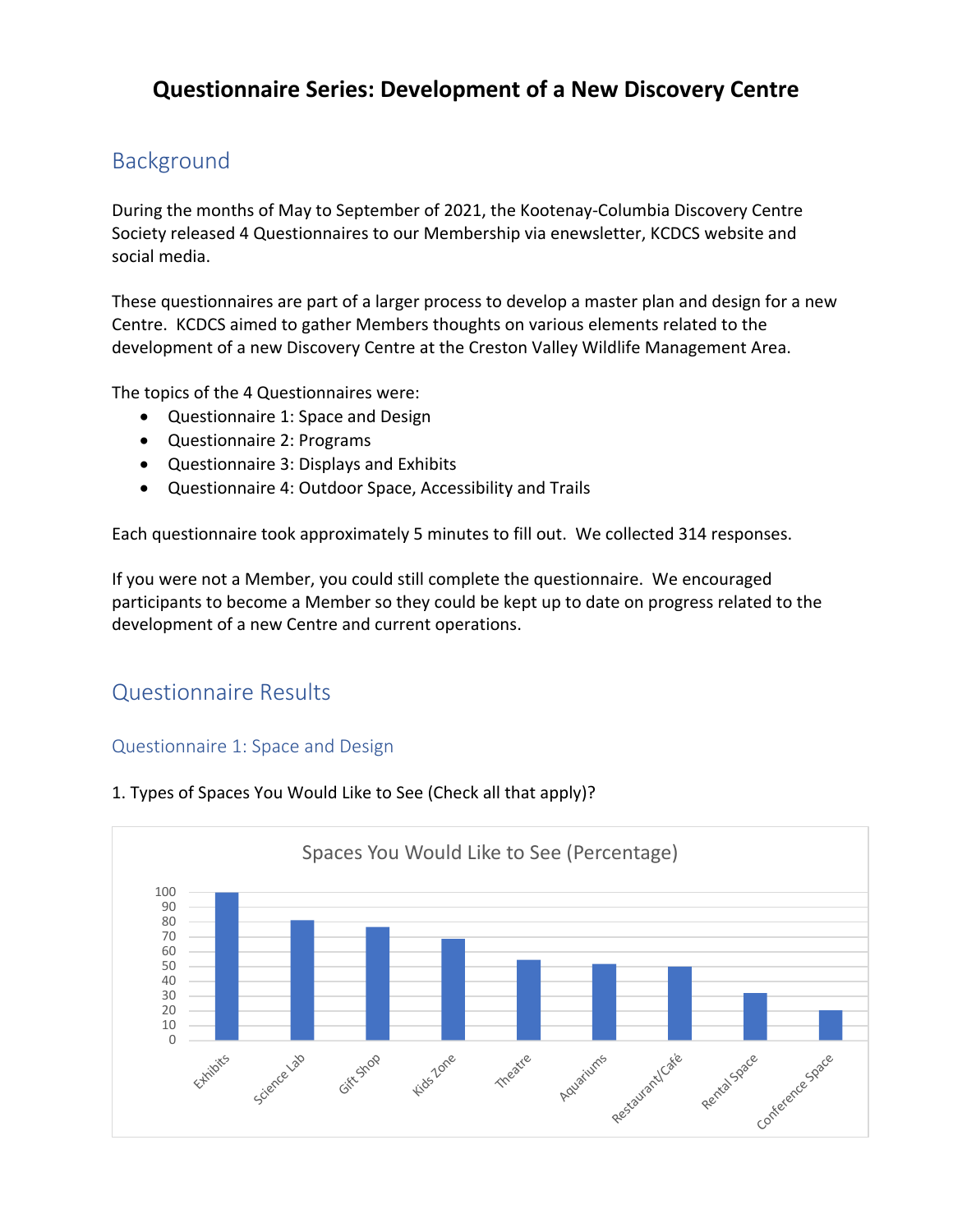Other Suggestions/Comments:

- Hands-on learning space
- Small tuck shop for snacks
- Place for speakers (doesn't have to be a large theatre)
- An upper deck for wildlife viewing and relaxing
- Combine rental and conference space
- Donation Names put on the wall of building for donations in memory of people and people that donated that was on the old building. or railing
- How will this facility contribute to the valley's environmental, cultural and economic goals? An answer would help identify what amenities the facility should have. First nations should be involved in the design process if not already.
- The design should make people say Wow when they see it i.e., it should be beautiful as well as functional.
- Dining/drinks patio area overlooking wetlands. Ability to rent out to third party users.

# 0 10 20 30 40 50 Yes No No Undecided Should Centre Be Open Year Round? (Percentage)

#### 2. Would you like to see the facility open year-round?

## 3. Is having access to water onsite important to you (flush toilets, ability to wash hands)?

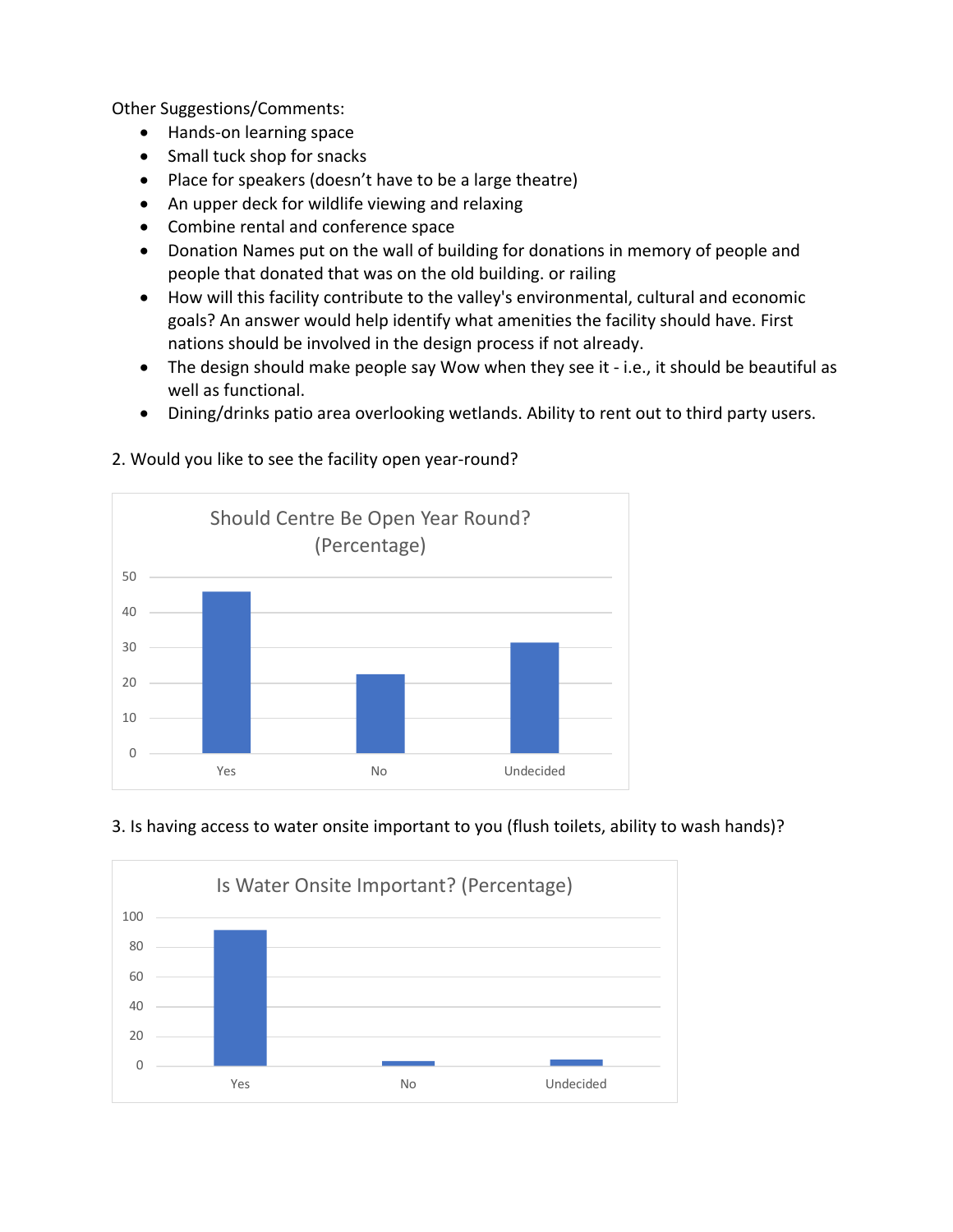4. Approximately what size (square footage) do you envision for the new facility? For reference, the old Wildlife Centre was 6,000 square feet.



5. What Visitor Services would you like to see? Check all that apply.



Other Suggestions/Comments:

- Sleeping space for overnight programs
- Beverage vending machine
- Lots of parking
- Outsourced cafe and restaurant with a large summer patio and a view. Space to hold markets/fairs.

6. What features of a new building do you think are important (i.e. lots of windows to see the wetland view, open concept, energy efficient)?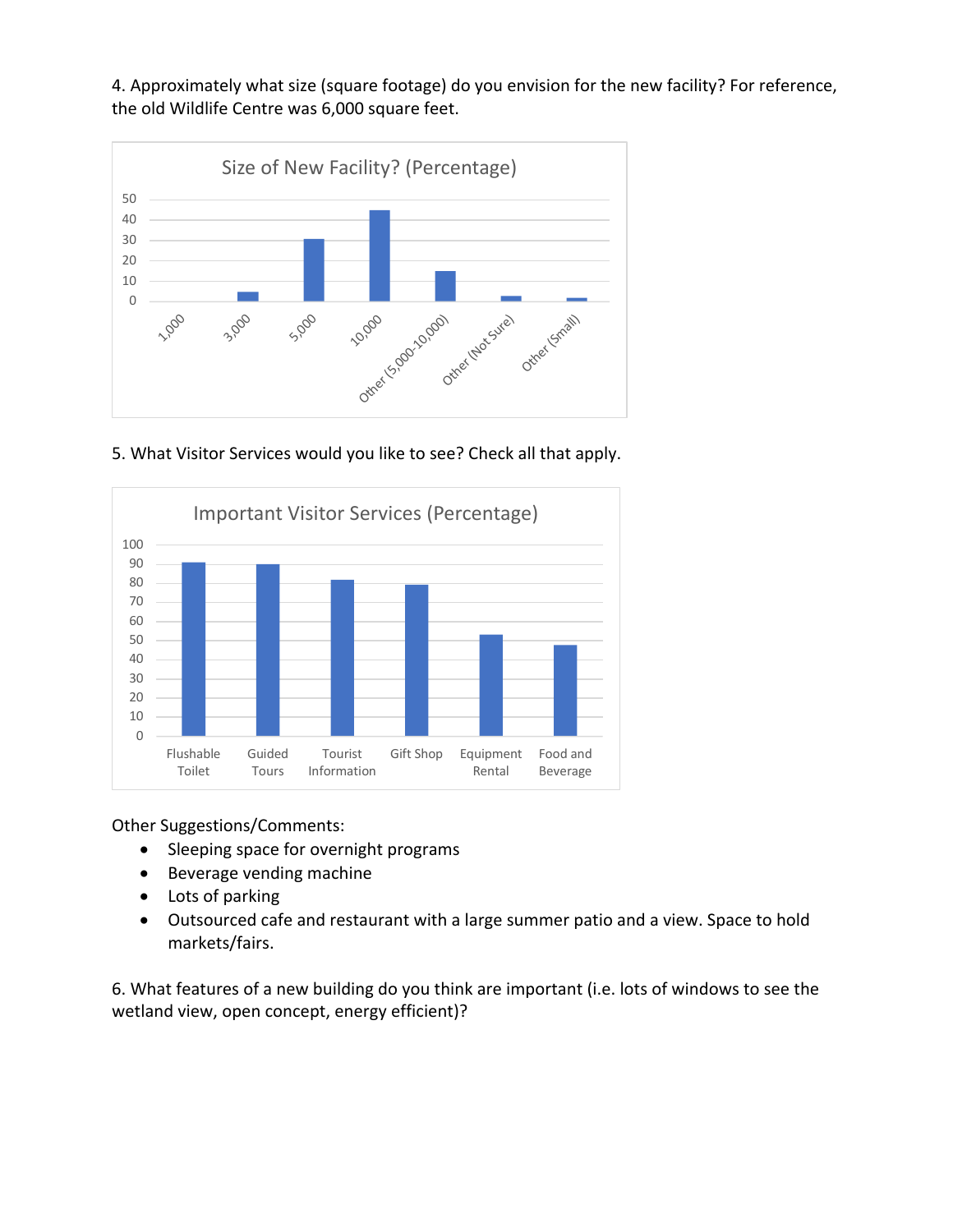

Other Suggestions/Comments:

- First Nations grand entry
- Composting toilets

#### 7. Are any of the following sustainable elements important to you?



Additional Suggestions/Comments:

- Many comments alluded to the fact the sustainable /green building is great, but also have to balance costs
- Having a green building would be a draw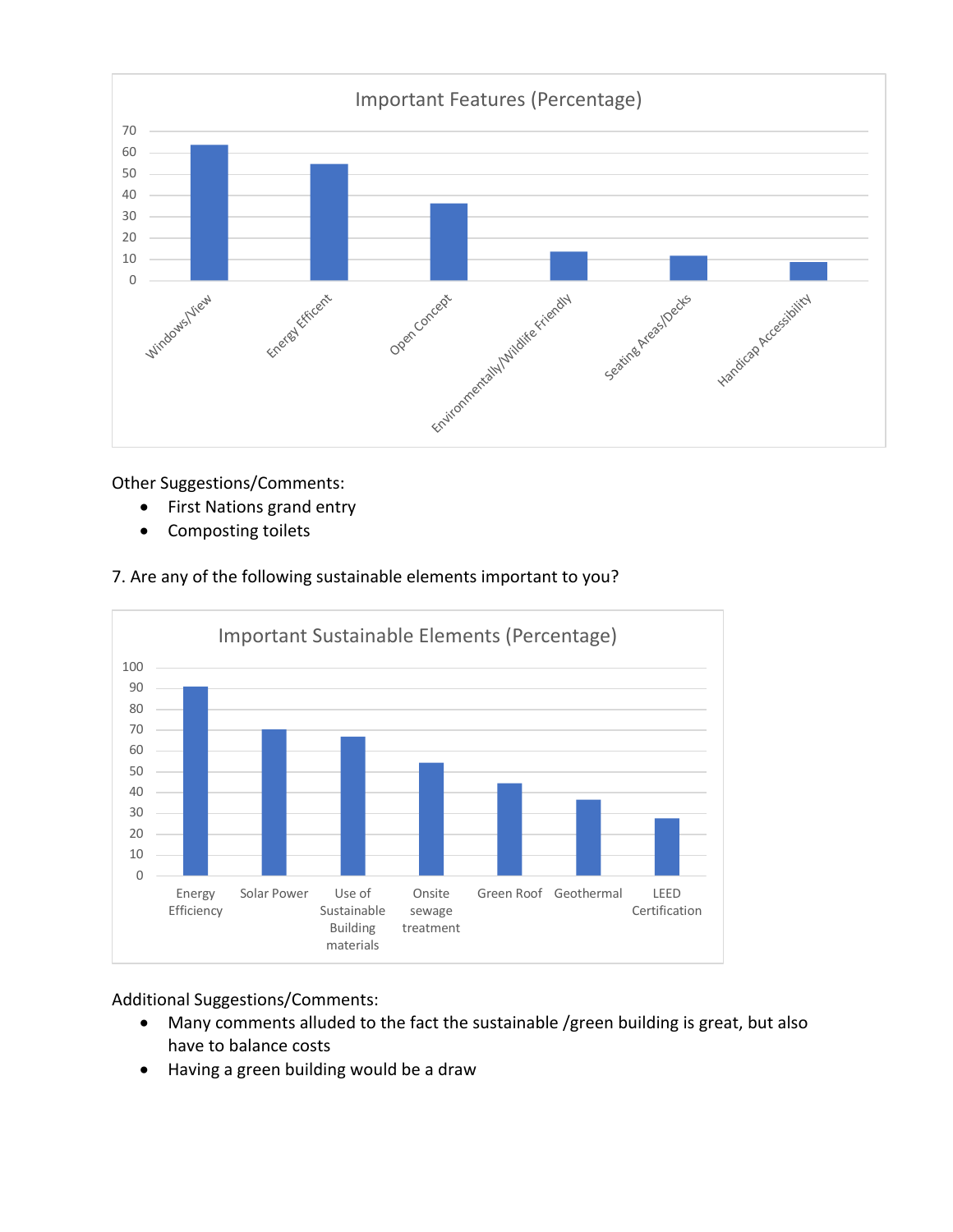- Would be so awesome for this project to be a leader in our community to show how we can build our buildings to work with nature as well as possible. Show us what is really possible!
- A passive or living building would be amazing! I like the idea of lots of windows but I really think the main goal should be building an example of a building that shows how we can live in nature without damaging or taking from it. A passive/living building gives as much or more than it takes.
- Wetland view is significant. I'd like to see a beautiful, green facility that can be a draw for the community as a whole and the wetlands in particular. Such a facility should be able to generate some revenue that will help offset the cost.
- Do whatever has the least environmental impacts and gives back to the environment the most
- Carbon neutrality. Important to leave a small footprint; keep building and maintenance costs down.
- All of the sustainable elements will make it possible to better protect the wildlife and marshlands we all need for a healthy environment. The initial cost may seem high but over the long run of the life of the centre, it will be cheaper and so much cleaner and safer.
- what about a series of domes? Dome homes? One could be a theatre or have 360 windows?

#### Questionnaire 2: Programs



#### 1. What type of programs would you like to see offered?

Additional Suggestions/Comments

• There is no program in this list that you shouldn't do. The key to this is finding the right management and staff, and identifying the sources of funding that can support those programs. (ie, partner with the College of the Rockies and the school district for some of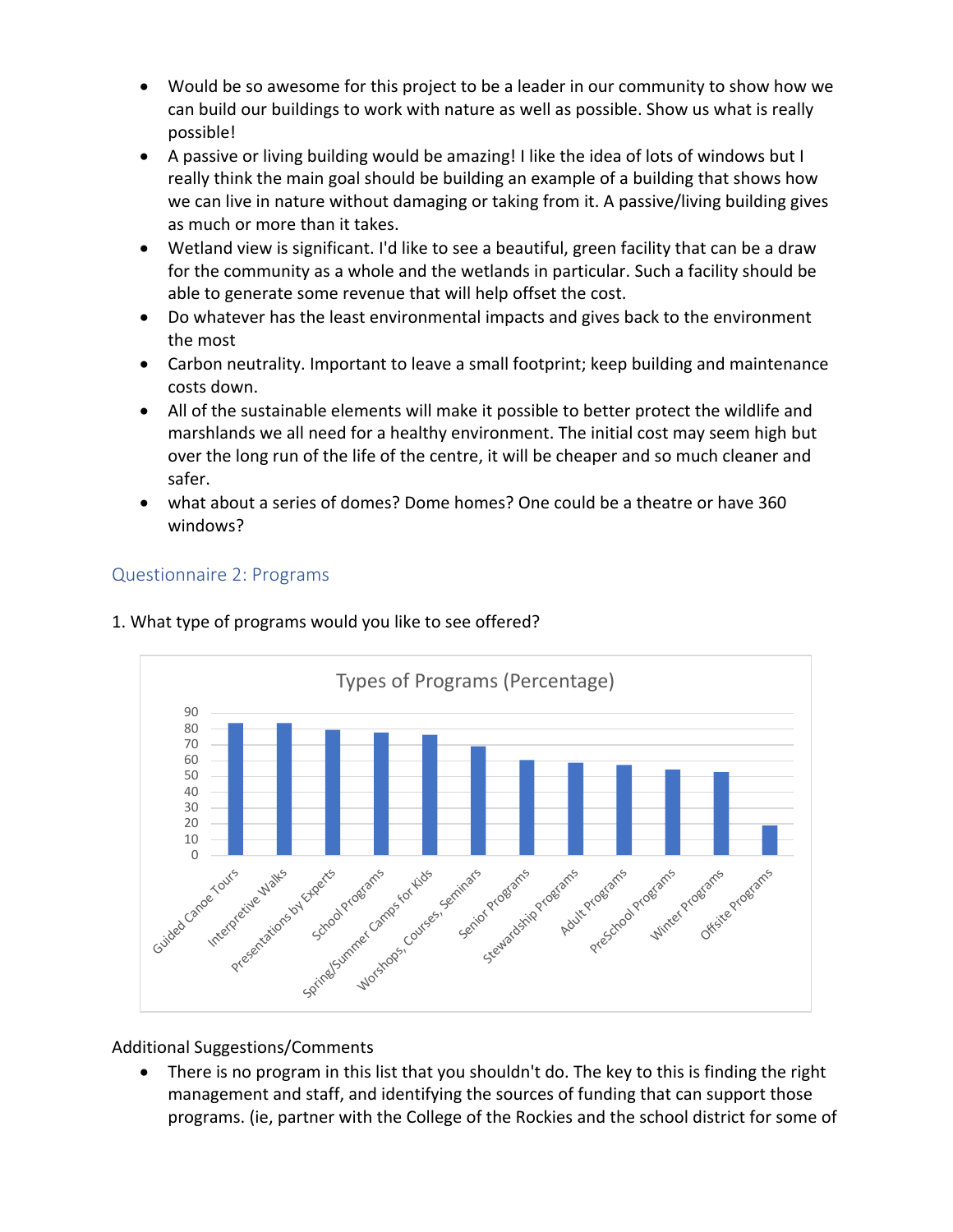the programs, and with funding agencies for those programs that require a higher level of care, such as camps for kids)

• Open to whatever programs get uptake from the community/public and have the goal to educate about and enhance the wetland experience



2. What price are you willing to pay (per person) to participate in a 1-2 hour program?

#### 3. What topics are of interest to you for programs?



Other Suggestions Included:

- Endangered Species
- Photography
- Astronomy
- Gardening
- Outdoor Safety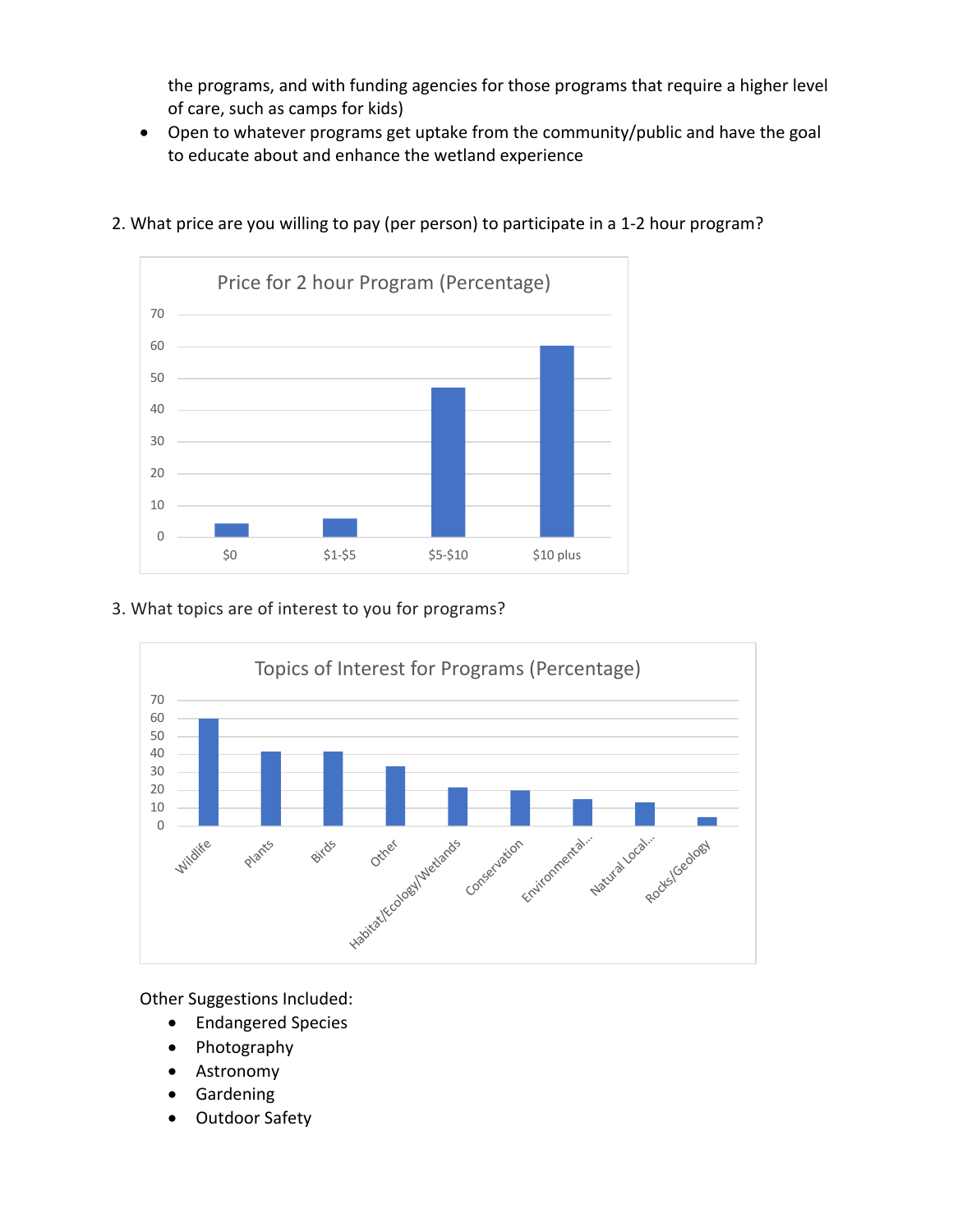- Climate Change
- **Foraging**
- Cooking/Crafts
- Animal tracks
- Mushrooms
- Indigenous Knowledge

#### 4. Which of the following would like to see available for rent at the centre:



Other Suggestions:

- Walkers, Wheelchairs, Walking Sticks
- Field guides
- Don't make it too commercial
- Upkeep and maintenance of rentals can be costly

5. Please provide any other input related to the types of programs and events you would like to see offered at the new Centre

- Regularly guided walks and self-guided options
- Online presentations
- Some events at more centrally located venues and/or transportation to West Creston
- Quarterly publication for kids, art projects for display, yearly bursary for high school students
- Programs that are modified for special need persons
- Guided hikes within the entire CVWMA Balancing Rock, Summit Creek, etc.
- Better and more accessible detailed maps of trails within CVWMA.
- Keep school programs (this comment came through multiple times about the importance of school programs)
- Overnight programs for kids
- Approach school board to see if you can become a standard/required component of elementary and secondary school curricula.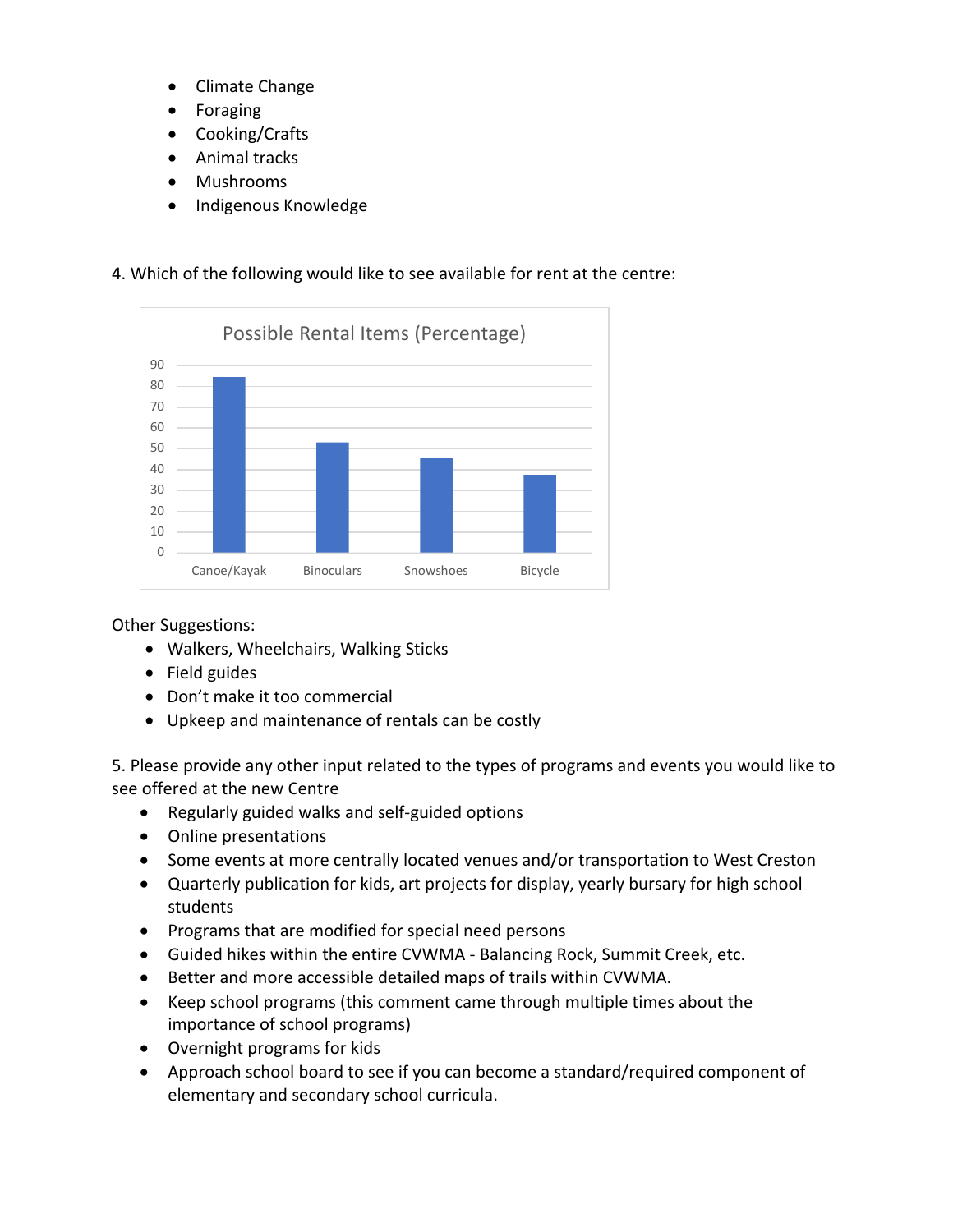- More educational/hands on opportunities for adults a combination of self-guided programs and guided programs. It would be nice if there was something to do for anyone who drops in.
- Winter programs for youth
- Nature based clubs that could develop out of programming (birding group, kids nature club, teen hiking club)
- Let people use their own canoes/kayaks
- Bird Alert website/resource for what is being seen now
- Start carefully, Pick off the "low-hanging fruit" that you can achieve as you get programming dollars in place first. Watch for trends and requests for additional services, and add them as you have long-term funding. Don't try to be all things to all people at first, but build on the incredible resources you already have. People will come. Give them a reason.
- Hold fundraising events and photo competitions
- A weekly seminar in the summers on ecological topics
- Hobby courses
- Grandparent/Grandchild joint programs

#### Questionnaire 3: Exhibits and Design

1. What elements would you like to see incorporated into the educational displays and exhibits?



2. On a scale of 1 to 5 (1 low, 5 high) how would you rate the importance of the use of technology in exhibits?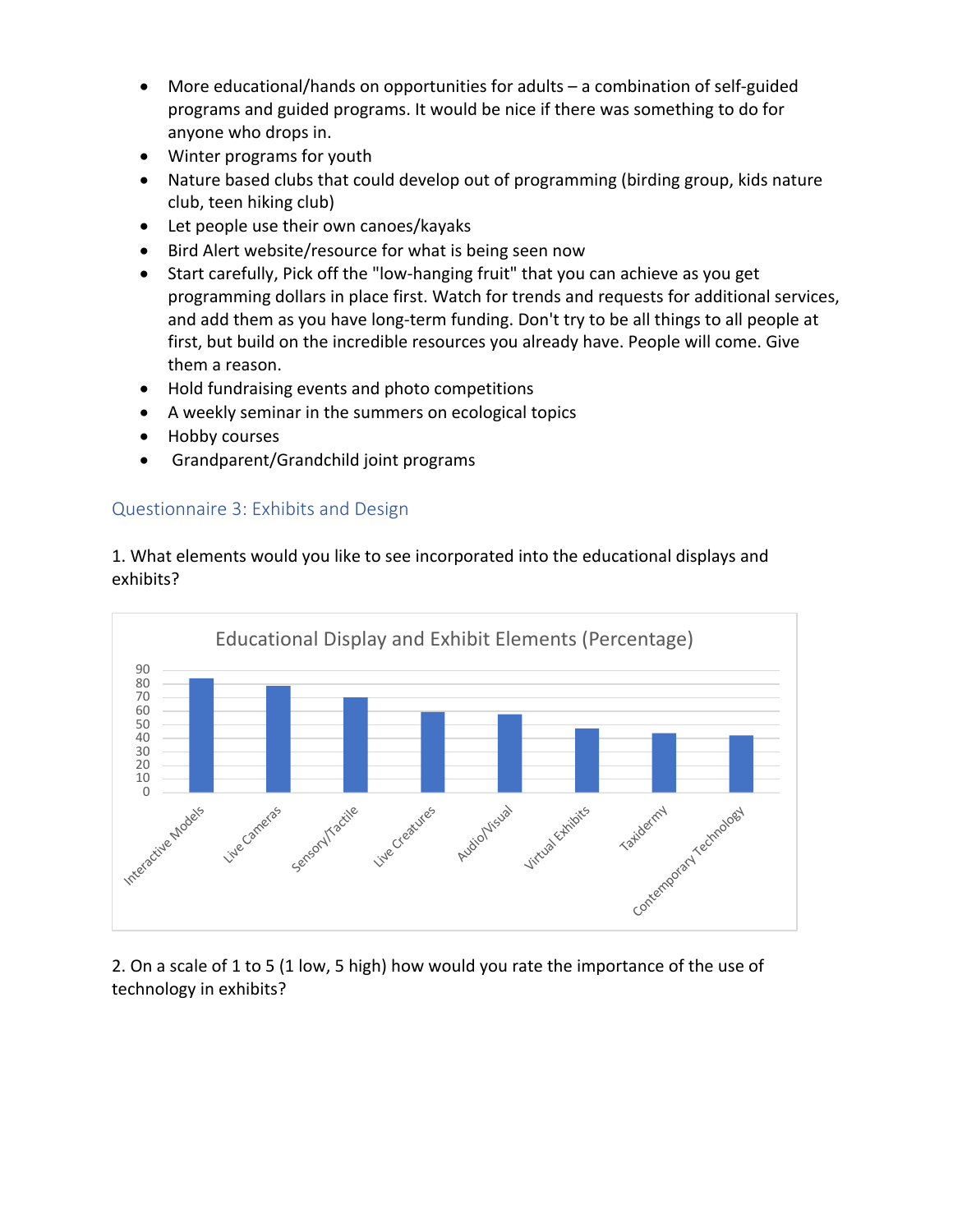

#### 3. What themes/topics would you like to see covered in the displays and exhibits?



Other Suggestions:

- History of the Area
- Geomorphology
- Outdoor Safety
- Human perspectives/impacts
- Invasive species
- Insects

4. What additional features are important for you to see incorporated into the displays and exhibits?

- Activities for all ages
- Interactive Dioramas, limited tv/computer screens
- Hands on, and three dimensional
- Things that are specific to the Creston Valley area
- Info on our local watershed areas but I think you need to prioritize local information
- 3D relief map of the Creston valley or Columbia basin would be beautiful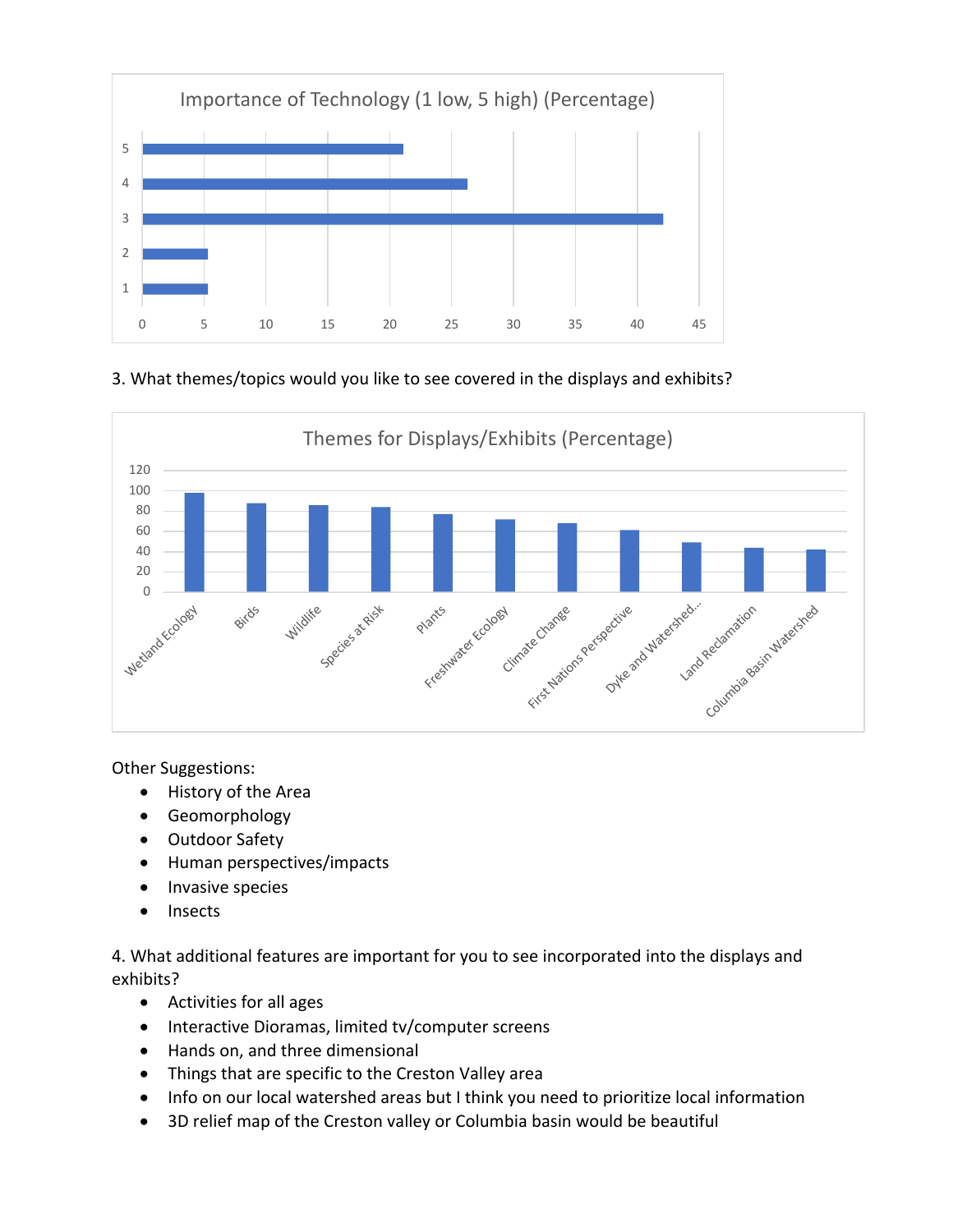- Travelling exhibits
- Open top shallow aquariums where kids can touch and feel small plants and animals
- Variety in types of exhibits, fun for all ages, self-guided
- I think a mix of different types of media / mediums to deliver information is entertaining for visitors to get them engaged in the importance of wetland habitat

5. Please provide any other input related to the educational displays and exhibits you would like to see at the new Centre

- Make the displays and exhibits sturdy enough to withstand a lot of use and interaction
- Hands-on is best for kids
- I think a mix of different types of media/mediums to deliver information is entertaining for visitors to get them engaged in the importance of wetland habitat.
- Link kids to real experiences, don't have everything relying on a computer or phone to engage them, shift away from having them rely so much on technology and focus on real things
- User friendly, 'take away' key points, comparison of things
- Make all exhibitions longevity oriented, industrial strength, and low maintenance when it comes to cleaning/repairing.
- Relationships between animals, large and small, and the impact a healthy environment has on both them and us. Understanding the seasonality of the area is important. So is the growing impact of mankind on the area, from farming and logging to urbanization and climate change. Use the centre to explain that.
- Taxidermy wildlife in a natural type setting and a theatre with different movies are exciting things for young and old to look at. I really liked the feel of the old interpretation centre…it felt like a mini provincial museum.
- Teaching our youth to be respectful of nature
- Q and A lift for answers, matchup, puzzles
- Art and cultural exhibits. No animals live or dead please!!
- Taxidermy displays can get ratty and dusty looking over time and they are very static. An unstuffed pelt that can be handled (and replaced as needed) is preferable.

### Questionnaire 4: Outdoor Space, Accessibility and Trails

1. What type of amenities/considerations would you like to see outside the building? Check all that apply.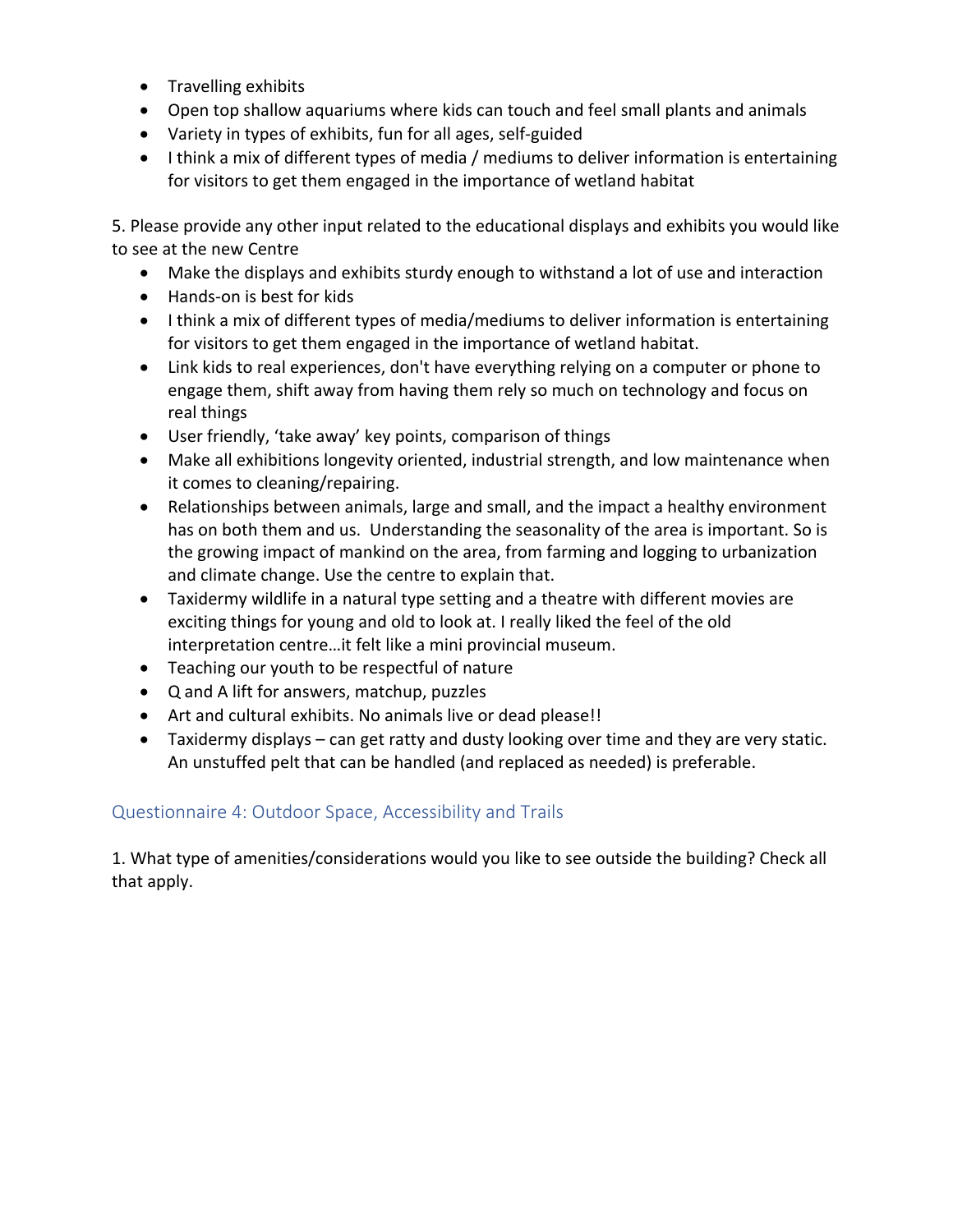

Other Suggestions/Comments:

- Water station
- Picnic area
- Paddle areas
- Bike racks
- Hummingbird feeders
- Projector and screen for movies
- No playground, too noisy

#### 2. What do you currently like about the wetland trail system? Check all that apply

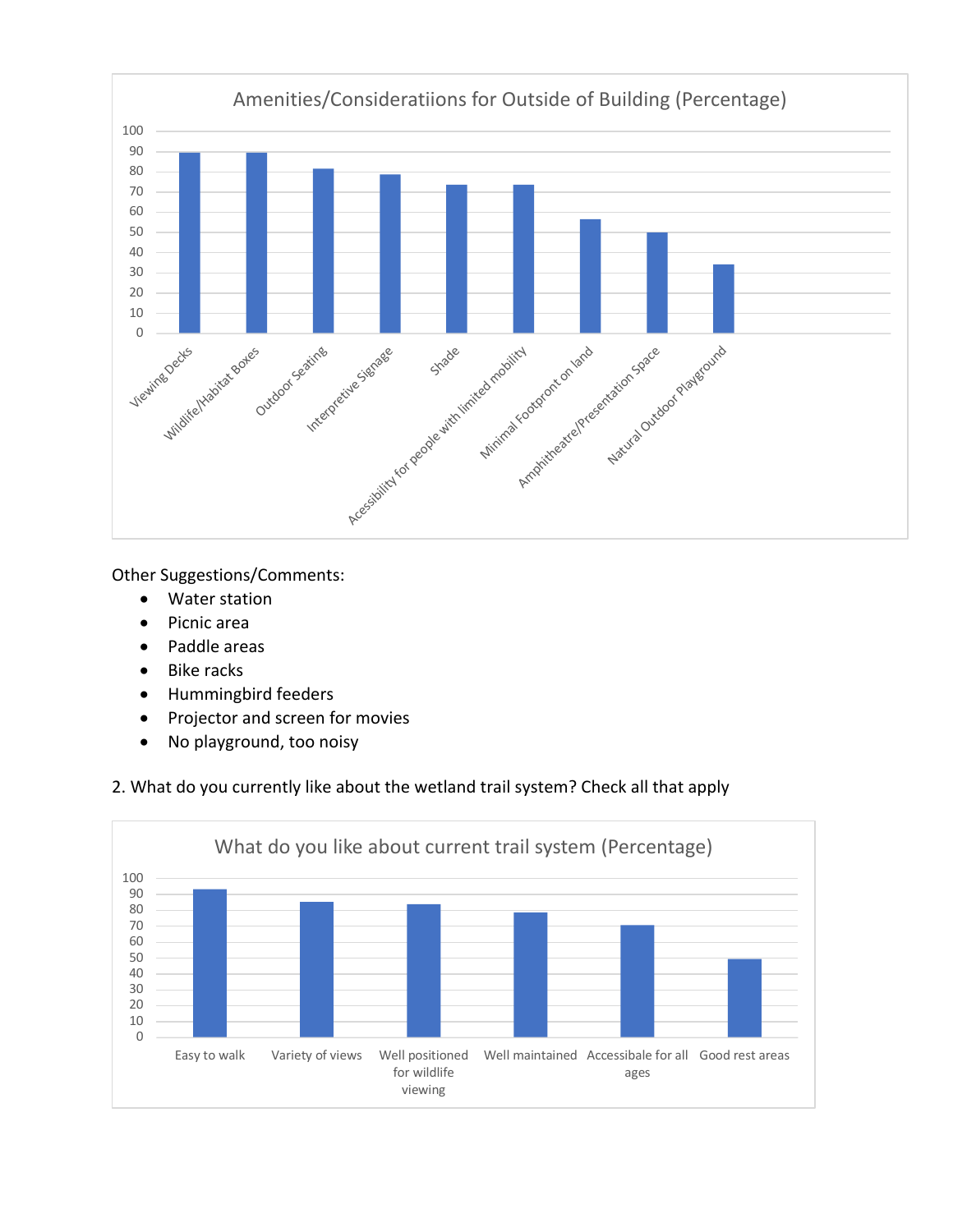Other Suggestions:

- Boardwalks nice and simple
- Accessible for all mobilities (mostly)
- Close to Creston
- Like to bike them
- An amazing variety of habitats

3. What, if any, changes would you make to the trails on the wetland. Check all that apply.



Other Suggestions:

- More benches on trails
- Low profile garbage cans in more areas
- More parking
- Signage in both official languages and Spanish
- One completely wheelchair and stroller accessible loop
- Rails on narrow boardwalk
- Trail signage should show both estimated walking time and difficulty
- Directional Signage
- Would be great if the site could be developed for cross country skiing in winter time with groomed trails if we have the snow! Just another option to add maybe? I would gladly pay a membership fee to have groomed trails in Creston!
- More interpretive signage
- Map with rest areas/benches so those with limited mobility know where they are

4. What if any, improvements could be made to the parking lot and other amenities like water, toilets, seating, signage, etc.?

- Water Station
- Toilets (portables out on trail); Year round access to portables
- Toilets (Flushable)
- Shaded seating; Picnic areas
- Signage (direction and interpretive)
- Shaded parking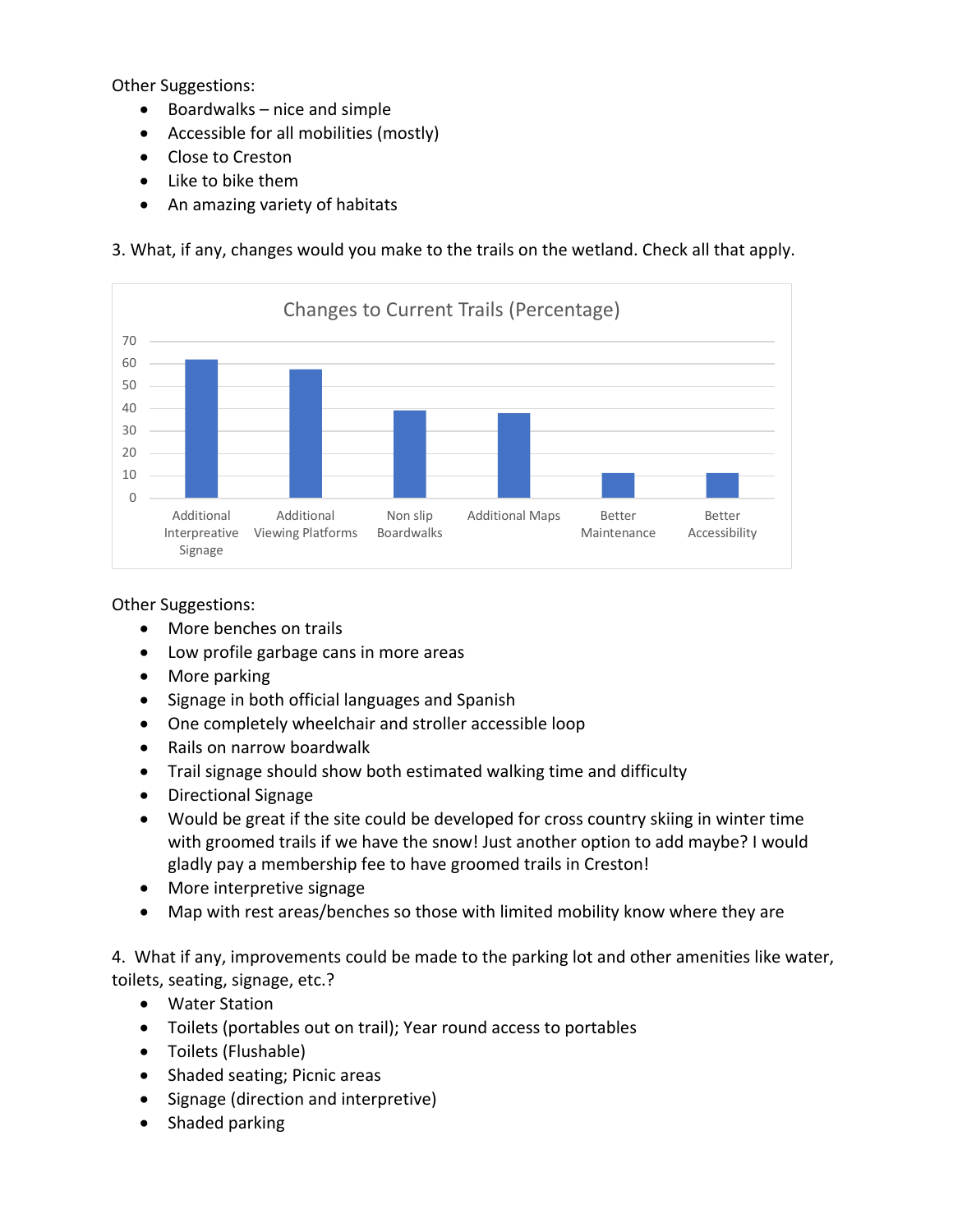• Parking lines



5. Please tell us approximately how many times you visit the wetland in a year

6. Any other comments and suggestions related to outdoor space, accessibility and trails?

- Discounts or perks for people who don't drive a fossil fuel using vehicle to the site!
- Trailhead signage for trails that are on CVWMA property. Kayak launch point(s).
- Bird feeders that are visible
- More parking at secondary trail entrances (i.e. other than the main trail head)
- On the trails it was so bushy around the trails and you can't see well for viewing unless you up on the tower. Hope there is more sparrow houses/barns closer to the Centre so you didn't have to walk so far.
- Blinds for viewing birds closer
- There should be something interactive 'to do' (engage with) at all times of the year. Maybe some sort of signs outside the building, something wildlife-themed to take pictures with, painted wildlife footsteps' etc.

## Additional Comments of Interest

- Be careful not to feel you have to do everything right now. Set out a modest program, finding the partner funding for elements you need to move ahead with now, and do it slowly and with purpose. You're doing a great job and you are stewards of an amazing wildland resource.
- Is it possible to add a designated crossing zone between the Balancing Rock parking lot and the wetlands? This parking lot is best suited to accessing (foot and bike) wetlands and trails on the north west side a designated crossing would be helpful for users as well as giving residents using the road a defined area to expect pedestrians and cyclists.
- Portable Washrooms at Summit Creek
- Leave it alone. Do not turn it into an expensive sterile bureaucratic building.
- Lots of the different features on your lists of possibilities sound enticing, but I would just want to be sure that the actual plans don't exceed the expected ability to staff and maintain the building over the coming years.